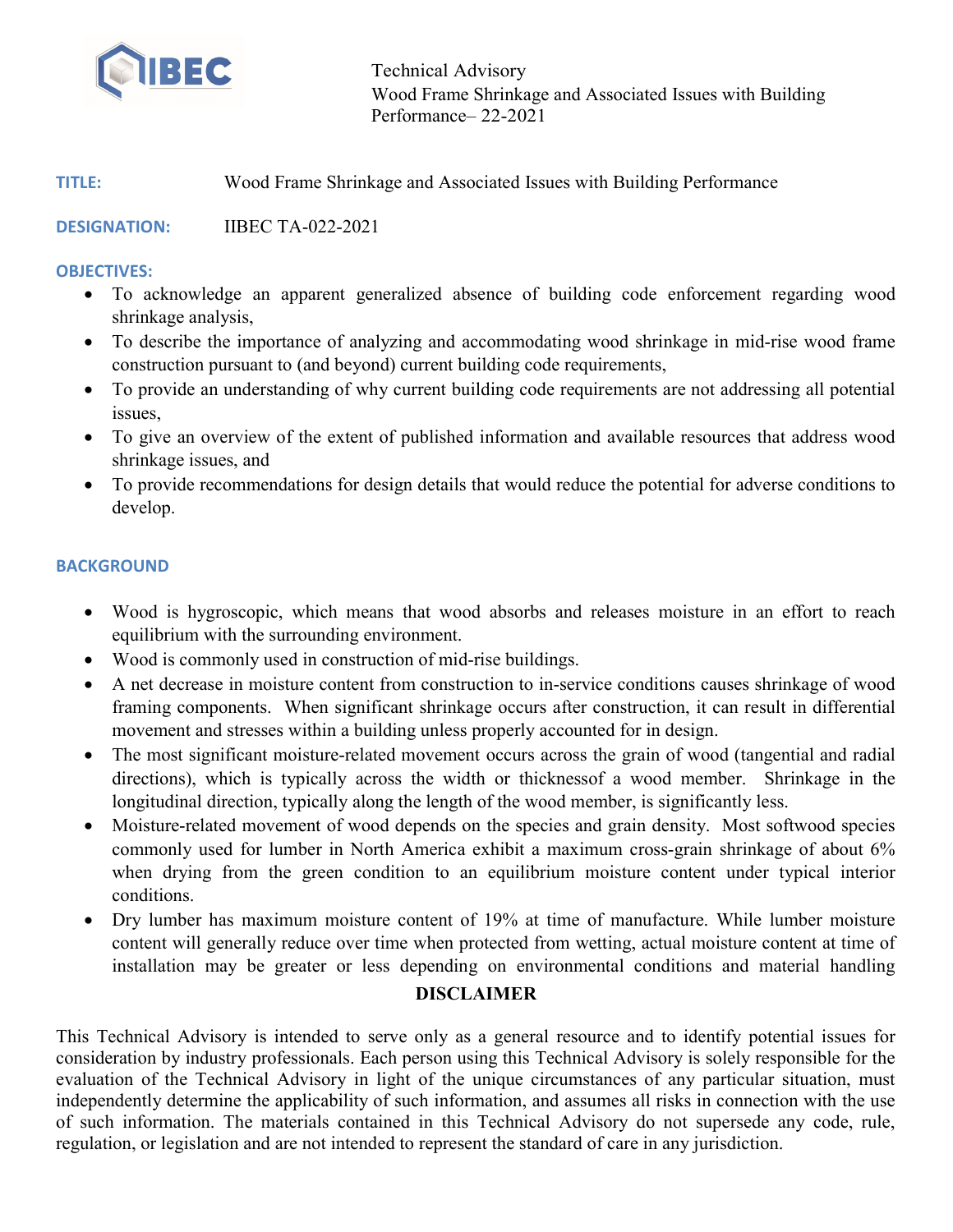practices..In service (after the building is enclosed), wood members commonly dry to a moisture content of approximately 9% to 12%, depending on the environmental conditions, climate zone, and construction details. This change in moisture content results in shrinkage of wood members used in construction.

- While it depends on the framing details, most shrinkage in the vertical direction within a building typically occurs at floor lines. This is particularly true with platform construction because sill plates, rim joists and other members are installed with the grain perpendicular to the height of the building.
- If not properly accommodated, shrinkage of wood framing can impart stresses in the building enclosure components (i.e., cladding and fenestration elements) attached to the wood-framing, as well as components that extend through or are connected to the framing (i.e., mechanical, electrical, and plumbing). For example, windows installed in wood framed walls can experience compression, if shrinkage of the rough opening is not accommodated.
- Another example is the important consideration that should be given to constructing buildings on a slope; the downhill side of the building will have more lumber and can experience greater shrinkage than the uphill side.
- Of particular importance is clay masonry which expands irreversibly in service. The combination of wood shrinkage and masonry expansion can cause many issues with the building enclosure. Other cladding systems are also prone to experience issues related to wood shrinkage.
- The building code recognizes the importance of wood shrinkage and requires design professionals to perform an analysis to the satisfaction of the building official for buildings with wood walls supporting more than two floors and a roof.
- While wood shrinkage has been addressed in building codes for more than two decades, shrinkage analysis has been required since the 2003 Edition of the International Building Code (IBC), and each of the subsequent five editions<sup>1</sup>.
- In many cases, local Building Officials do not require or enforce an analysis to be submitted as part of the permit process.
- The absence of enforcement of the shrinkage analysis requirement in some jurisdictions, combined with a lack of understanding regarding the potential effects of wood shrinkage, has resulted in significant issues on numerous projects.

It should be noted that in addition to shrinkage of wood resulting from drying, other movements in wood structures can adversely affect other building components and systems. These include long-term deflections induced by loads. This Technical Advisory does not address these additional movements in wood structures.

## BUILDING CODE REQUIREMENTS

Section 2304.3.3 of the 2018 International Building Code stipulates when shrinkage consideration is required in wood-frame building design.

"Wood walls and bearing partitions shall not support more than two floors and a roof unless an analysis satisfactory to the building official shows that shrinkage of the wood framing will not have adverse effects on the structure or any plumbing, electrical or mechanical systems, or other equipment installed therein due to excessive shrinkage or differential movement caused by shrinkage. The analysis shall also show that the roof drainage system and the foregoing systems or equipment will not be adversely affected or, as an alternative, such systems shall be designed to accommodate the differential shrinkage or movements."

#### PROBLEMS AND RECOMMENDED SOLUTIONS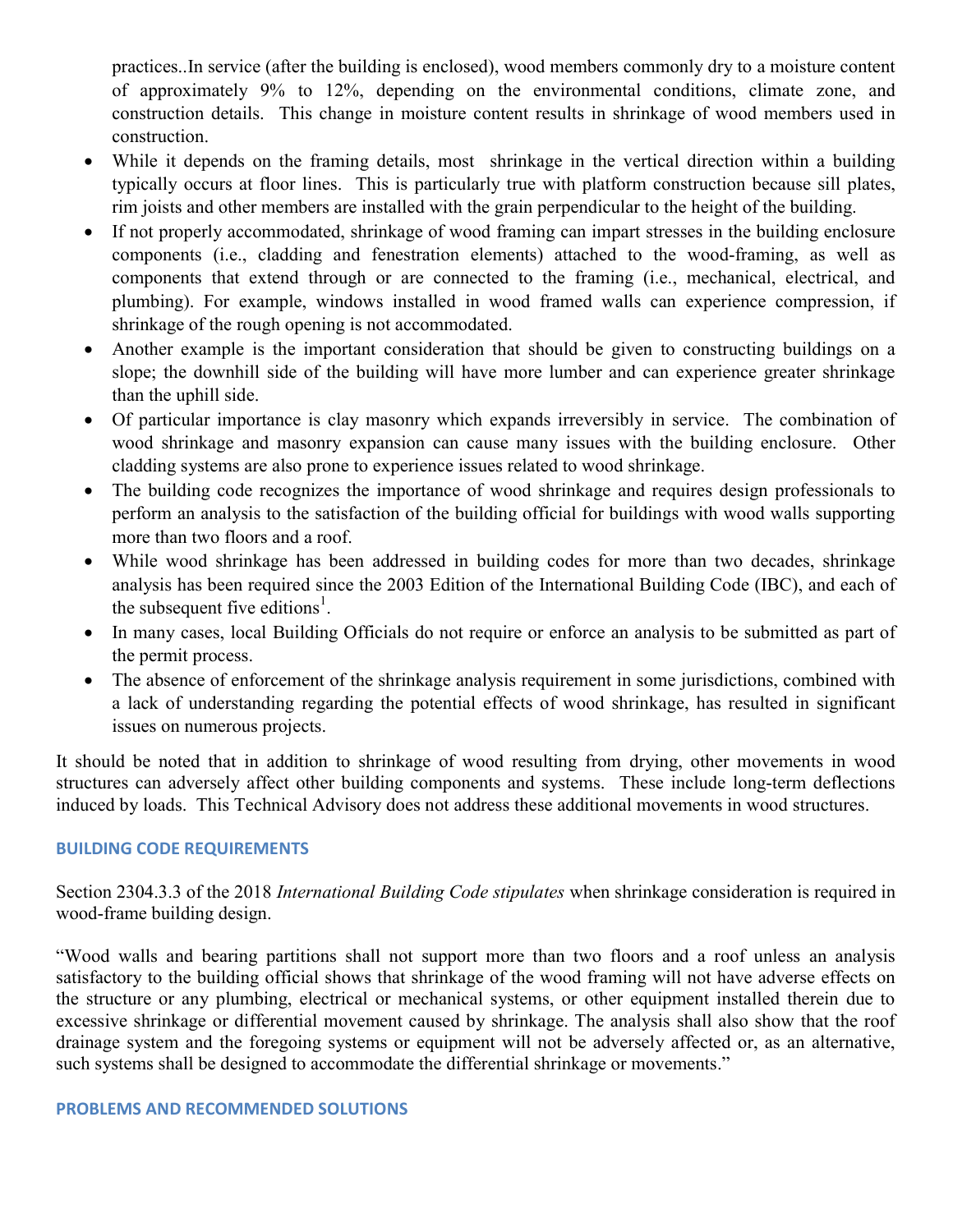The current building code requirement is not being consistently enforced and building design professionals may not have familiarity with details to accommodate wood shrinkage. Most Building Officials that do not require a shrinkage analysis indicate that they are relying on design professionals to know the building code requirements and to properly address shrinkage issues in their design. Although the building code requirements for wood shrinkage need to be enforced, it should be recognized that building officials and design professionals have independent duties regarding code compliance. Therefore, design professionals should recognize the importance of such an analysis, and perform it on a routine basis, regardless of enforcement. The issuance of a building permit does not provide a design professional with a waiver of meeting building code requirements. It is unreasonable for a design professional and/or a building official to rely on each other to "catch" building code violations.

The current building code requirement does not necessarily address all potential issues. Even if the shrinkage analysis requirement of the building code was performed by every designer, the analysis will vary depending on experience of the design professional and details incorporated into the building design to accommodate shrinkage. Specifically, the requirement for a shrinkage analysis "satisfactory to the building official" allows for evaluation of the system based on experience and project specific details and does not provide wood shrinkage details and analysis methods to be considered by the members of the project team. As an example, a designer may perform a shrinkage analysis on a specified maximum wood moisture content of 19%. However, under conditions of prolonged continuous exposure to water during construction, the moisture content of wood members may be greater than the specified 19%, rendering the analysis invalid. Therefore, to be effective and meaningful, the design documents should specify maximum wood moisture content of installed wood members during construction, so that the assumed values used in the analysis are not exceeded. In the event of prolonged exposure to moisture at the site, it may also be necessary to measure moisture content of installed wood members prior to the wood framing being enclosed to ensure the assumed moisture content values are not exceeded at any time during construction." The assumptions made during the analysis should also be checked and enforced by the construction team to ensure the calculations remain valid. The information from a shrinkage analysis should be incorporated into proper design and construction details that would reduce the potential for damage.

Significant damages can be caused by wood shrinkage. When wood shrinkage is not accounted for in mid-rise wood construction, the vertical movement can induce changes in the slope of flashings, balconies, and walkways, such that the flow of water is directed towards the building. This can result in water intrusion, rot, and mold. Damages to windows, doors, and brittle exterior claddings (i.e., brick veneer, fiber-cement and stucco) are commondue to unanticipated movement. Additionally, any components that penetrate the wood framing, such as mechanical, electrical, and plumbing (MEP), are susceptible to damage caused by frame shrinkage. For instance, there have been many cases reported of broken PVC plumbing components associated with mid-rise wood construction. Design professionals need to provide details that will reduce the extent of damages caused by wood shrinkage, as described in more detail below.

Design professionals may not be addressing wood shrinkage. Experience has shown that there are design professionals who are not independently performing the analysis needed to determine design details that would result in a functional building with reduced potential for damage related to moisture movement of wood construction. Design professionals need to provide details that adequately address wood shrinkage. Many industry standard details for cladding or window systems do not adequately address this issue. Design details should consider wood shrinkage and differential movements. The following recommendations should be considered when developing design details for wood frame buildings:

> o Perform an analysis to determine maximum wood shrinkage at each floor and large openings. The analysis should assume practical wood moisture content during construction versus in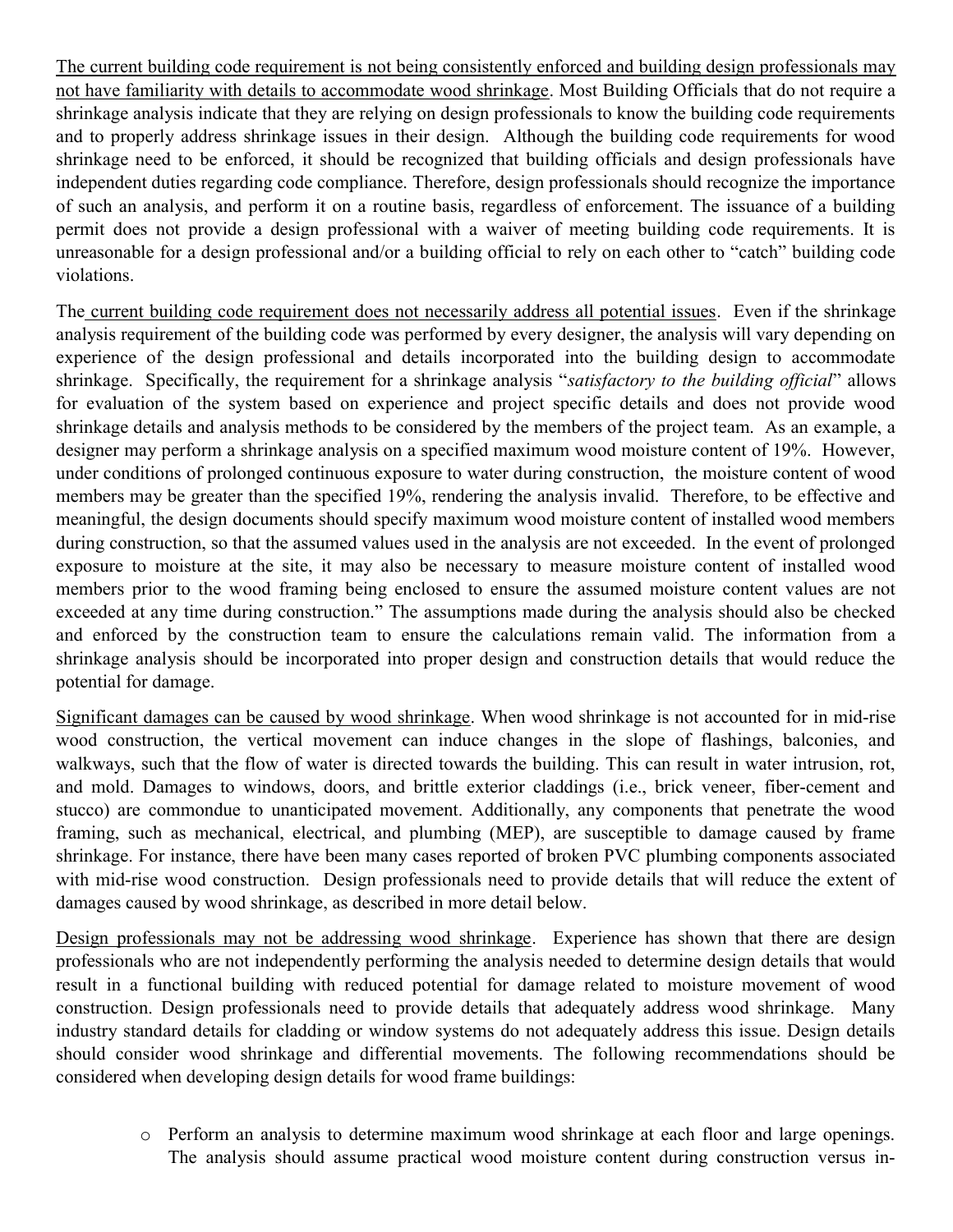service. For example, if the wood structure cannot be practically kept protected from rain, a higher initial wood moisture content should be used. Estimated in-service equilibrium moisture content should also consider the in-service use of the building.

- o Perform an analysis to estimate the irreversible expansion of clay masonry (also required by IBC) in order to determine the total differential movement, combining the shrinkage of the wood and the expansion of the masonry.
- o Design all interfaces between enclosure and framing to accommodate the maximum differential movements.
- o Design fenestration rough openings to accommodate differential movements between the fenestration and rough opening. Keep in mind that some window and door materials such as vinyl have a high coefficient of thermal expansion that can exacerbate differential movements.
- o Provide expansion joints in cladding materials at each floor line and where structural changes occur.
- o Consider differential movement between the frame and the cladding when detailing cladding attachment to the frame. In some cases, attachment devices capable of accommodating in-plane movements should be used.
- o Consider wood shrinkage in longitudinal direction as well, particularly in long or tall buildings. Provide building expansion joints to accommodate such movements.
- o Consider differential shortening of floor-to-floor heights when support materials vary. For example, wood framed exterior walls will shrink more than a concrete staircase enclosure.
- o Specify provisions for protection of wood materials and structures during construction so that the initial moisture content of the wood can be maintained at levels considered by the initial analysis. Also consider including procedures during construction for random moisture content readings and documentation of those readings.

## **SUMMARY**

There is now a significant body of published work that addresses the importance of shrinkage analysis for multi-story wood construction. A summary of some of these references is provided below. Many of these references provide design guidance and recommendations for details that would reduce the potential for damage. Design professionals should familiarize themselves with such standards, and perform wood shrinkage analysis regardless of enforcement of such requirements by the Building Officials.

- The Western Wood Products Association (WWPA) published Report No. 10, "Shrinkage Calculations for Multistory Wood Frame Construction", in November of  $2002^2$ . This report identifies prior building code references regarding wood shrinkage in the 2000 IBC and the 1997 Uniform Building Code. This report specifically recommends designing for relative dimensional change.
- In the 2003 textbook "Design of Wood Structures ASD," the authors provide step-by-step methods, as well as example calculations for wood shrinkage for mid-rise wood-framed structures. They cite several types of problems that could occur due to wood frame shrinkage in multistory structures.
- In 2010, WoodWorks Wood Products Council, an education and technical support group for wood construction, published a 52-page Design Example, titled: "Four-story Wood-frame Structure over Podium Slab", that addressed wood shrinkage issues<sup>3</sup>. This document indicates that: "Vertical displacement can be a significant problem in multi-level wood framing unless special considerations are accounted for during design and construction."
- The Fall 2010 Issue of Wood Design Focus, published by the Forest Products Society, included an article by Richard W. Howe, P.E. titled: Accommodating Movement in High-Rise Wood-Frame Building Construction.<sup>4</sup> This article correctly indicates that: "The most effective way to avoid distress to finishes arising from cumulative differential movement of wood frames relative to finishes is to be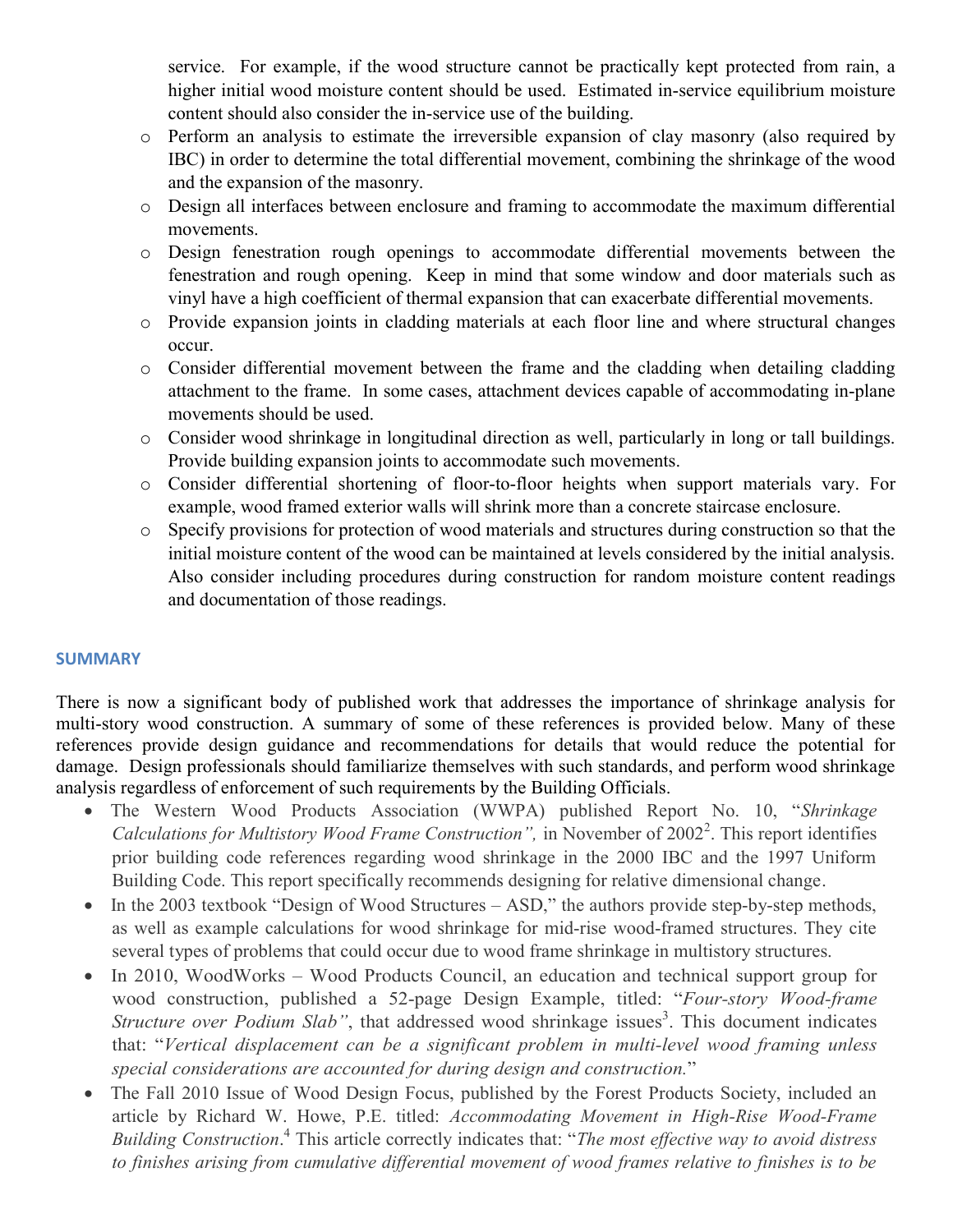acutely aware of the fact that there will be differential movement and conscientiously address detailing and specifications to minimize distress to finishes." No such awareness has been demonstrated on numerous projects constructed to date in the United States. The extent that wood shrinkage is problematic in other jurisdictions is not known.

- The Fall 2010 article: "Accommodating Movement in High-Rise Wood-Frame Building Construction."<sup>5</sup> that was previously published in Wood Design Focus was reprinted in the June 2011 issue of STRUCTURE magazine.
- In 2015, WoodWorks Wood Products Council published "Options for Brick Veneer on Mid-Rise" *Wood-Frame Buildings*" that addressed wood shrinkage issues<sup>6</sup>. This document discusses relevant design issues and provides recommended details to accommodate vertical framing movements and brick growth, which typically undergo dimensional changes in opposite directions.
- The 2015 "Manual for Engineered Wood Construction" is a detailed guide that provides the equations necessary to accurately calculate wood shrinkage potential within a wall frame. This manual provides all explanation necessary to understand the components required for the analysis.
- A presentation was provided at the 2016 IIBEC (formerly RCI) conference called: "Avoiding Common Oversights in Design and Construction of Mid-Rise Wood-Framed Buildings".<sup>7</sup> The presentation and associated proceedings identify the potential significance of vertical movement in a mid-rise wood-framed building, particularly when combining the effects of wood shrinkage and frame compression.
- In 2017, Woodworks published: "Accommodating Shrinkage in Multi-Story Wood-Frame Structures".<sup>8</sup> This comprehensive design guide provides designers with a basic understanding of wood shrinkage issues and provides recommendations for details to reduce adverse impacts.
- An article: "Mid-Rise Wood Frame Construction: A Good Idea or Are We Asking for Trouble?"<sup>9</sup> was published in the September 2017 issue of Interface, the technical journal of IIBEC. This article identifies wood shrinkage as one of several issues that can be problematic for mid-rise wood construction if not properly accounted for in design.
- The Winter 2017 issue of Wood Design Focus, published by the Forest Products Society, included an article by Derek A. Hodgin, P.E. titled: "Mid-Rise Construction: A Call for Best Practices".<sup>10</sup> This article recommends a series of "best practice" details that are needed to overcome performance issues associated with mid-rise wood construction.
- In June of 2018, Burgess Construction Consultants, Inc. published: "Shrinkage is a Real Problem…for Multi-story Wood Frame Construction" on their company website. This informative article clearly identifies the most common issues that are dealt with when shrinkage is not properly considered, as required by the building code.
- Chpater 4 of the 2021 book "Wood Handbook Wood as an Engineering Material" by United States Department of Agriculture Forest Service. This chapter discusses the moisture relations and physical properties of wood.
- Canadian Wood Council Wood Dimensional Calculator: https://cwc.ca/dimensioncalc/

# **REFERENCES**

- 1. 2003 IBC: International Building Code. Country Club Hills, IL: ICC, International Code Council, 2003. Section 2304.3.3.
- 2. 2006 IBC: International Building Code. Country Club Hills, IL: ICC, International Code Council, 2006. Section 2304.3.3.
- 3. 2009 IBC: International Building Code. Country Club Hills, IL: ICC, International Code Council, 2009. Section 2304.3.3.